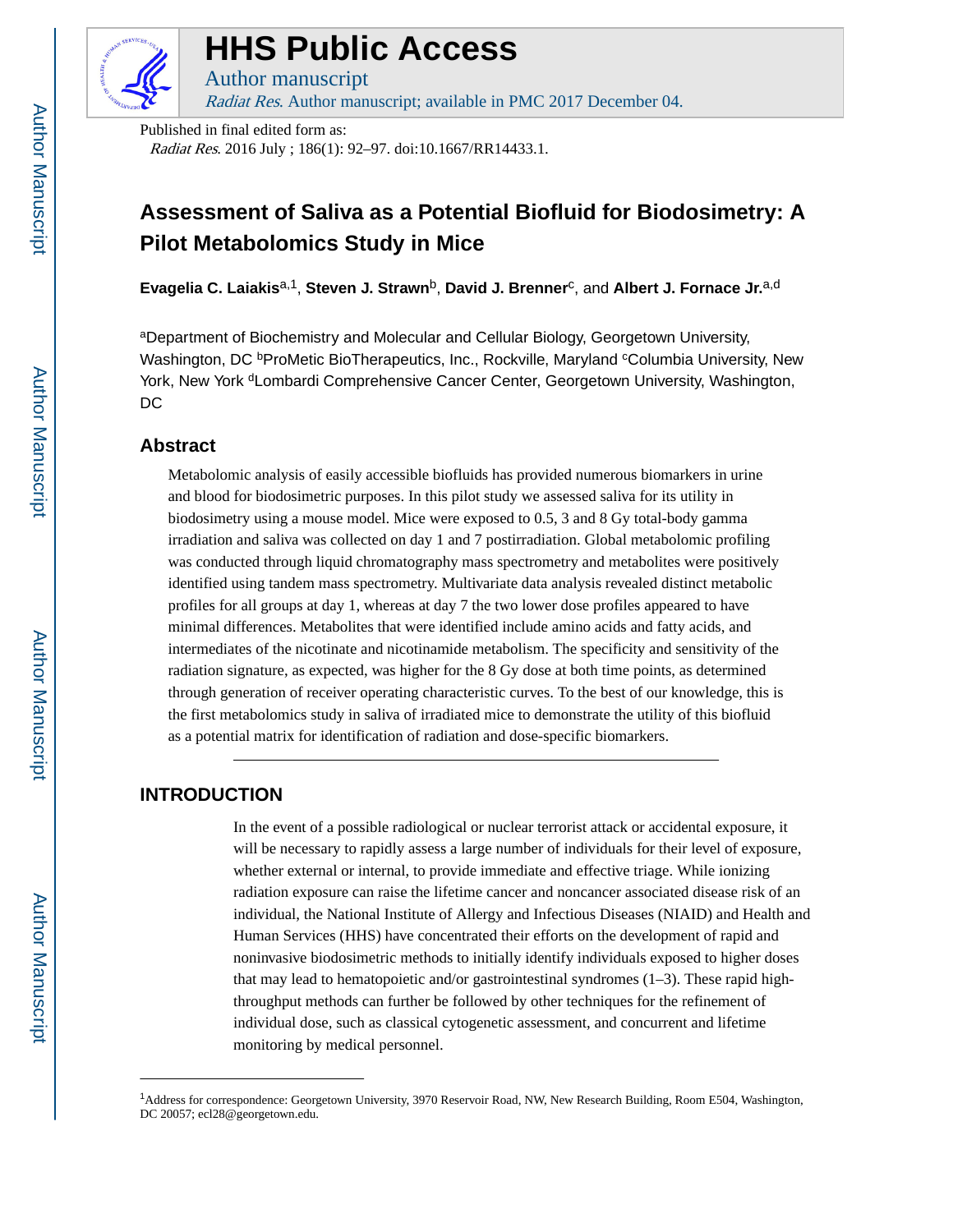In our laboratory we have concentrated our efforts on developing metabolomic methods to characterize small molecules in urine and blood and assess the utility of those metabolites as biomarkers of external radiation exposure (1). To date, we have explored the value of such markers in rodents, nonhuman primates, and total-body-irradiated humans with very encouraging results and significant cross-species validation (4–8). In this pilot study, we extended our studies to assess the utility of saliva as a biofluid for biodosimetry through metabolomics at day 1 and 7 postirradiation, time points that have been previously investigated with other biofluids (1, 4, 6, 7, 9–11). Since the salivary glands as well as oral mucosa are highly radiosensitive, this can be translated in products of radiation exposure directly present in saliva from cells undergoing cell death (12, 13). Reduction in saliva flow has been observed within the first week of radiation exposure and is a severe symptom that is associated in particular with radiotherapy patients undergoing treatment for head and neck cancers. Severe salivary gland dysfunction and xerostomia can lead to mucositis and dysphagia, with reduced quality of life and nutrient absorption (12).

The study results demonstrated significant changes in the metabolome at day 1 and 7 after total-body irradiation, which were more pronounced at the dose associated with the hematopoietic syndrome (8 Gy). Dose-specific changes and metabolites showing doseresponse alterations were shown at both time points, which can be utilized for the construction of dose-specific signatures. This pilot study demonstrates the utility of saliva in radiation biodosimetry in addition to the currently established biofluids (urine, blood).

## **MATERIALS AND METHODS**

#### **Chemicals**

All chemicals were of the highest purity and all reagents were of LC-MS grade. All chemicals utilized for validation of ions through tandem mass spectrometry (MS/MS) were acquired from Sigma-Aldrich® (St. Louis, MO), except 3-oxo-octadecanoic acid that was acquired from Cayman Chemical (Ann Arbor, MI).

#### **Experimental Design, Irradiations and Sample Collection**

Male wild-type C57BL/6 mice, age 8–10 weeks, were acquired from Charles River Laboratories, Inc. (Wilmington, MA). Mice were acclimated at Georgetown University for one week before irradiation and housed under a 12:12 h light-dark schedule and provided with food and water *ad libitum* (PicoLab® Rodent Diet 20 5053 irradiated). All experiments and animal handling were in accordance with approved IACUC protocols. Irradiations were conducted with a <sup>137</sup>Cs source (n =5 per group: sham, 0.5, 3 and 8 Gy; 1.4 Gy/min). The doses were chosen to reflect low, sublethal and  $LD_{50/30}$  dose exposures, with the latter being the most relevant for the NIAID and requiring medical intervention. At day 1 and 7 postirradiation, 10–20 μl of saliva was collected from mice with a pipette tip. If saliva could not be immediately acquired, deionized water was pipetted in the mouth of mice to facilitate sample collection. Saliva samples were briefly centrifuged to precipitate cellular debris, the supernatant was transferred in fresh tubes and samples were stored at −80°C until analysis.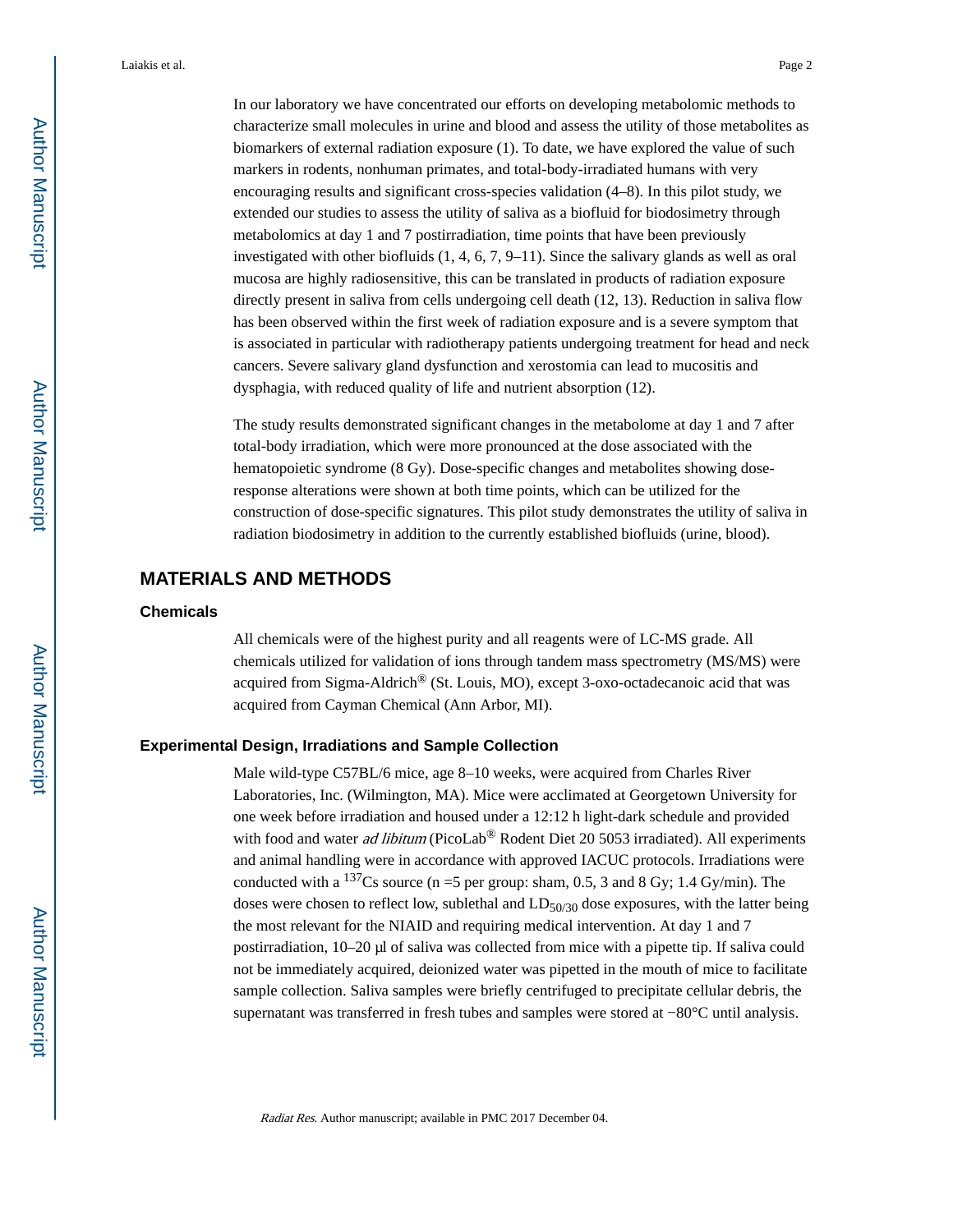#### **Sample Processing and Data Acquisition**

Supernatant (5 μl) were diluted in 50:50 acetonitrile:water (1:20 dilution) with internal standards (4  $\mu$ M debrisoquine sulfate, 30  $\mu$ M 4-nitrobenzoic acid) and centrifuged for 20 min at 13,000g,  $4^{\circ}$ C and 2 µl were then injected into a Waters<sup>®</sup> Acquity UPLC<sup>®</sup> High Strength Silica, 1.8 μm, 50 mm column (Waters Corp., Milford, MA) with LC-MS conditions as described previously (5, 8). Data were acquired on a Waters UPLC coupled to a Xevo<sup>®</sup> G2 QTof, operated in both ESI<sup>+</sup> and ESI<sup>-</sup>. Quality control (QC) samples consisting of a pooled sample were run every ten samples for instrument quality assessment and retention time drift. Additionally, 2 μl of each sample was assessed for total protein concentration with the micro BCA protein assay kit (Thermo Fisher Scientific™, Grand Island, NY) following the manufacturer's instructions and statistical significance was assessed with analysis of variance (ANOVA).

#### **Data Analysis and Validation**

Data processing and deconvolution was performed with Marker-Lynx<sup>™</sup> software (Waters Corp.) and each sample was normalized to its respective total protein concentration. Data analysis was performed with the in-house statistical software package MetaboLyzer (14), combining ESI+ and ESI− data. Complete presence of ions was set at 75% and analyzed using Welch's t test, while partial presence data of <75% were analyzed with Barnard's test. Statistical significance was considered at  $P < 0.05$  for both tests. Putative identity assignment was performed with a parts per million (ppm) error of <10 through the databases HMDB and KEGG incorporated into MetaboLyzer (15–17). Multidimensional scaling (MDS) plots were constructed from the top 100 ranked ions through the machine-learning random forest algorithm. Validation of ions was performed through tandem mass spectrometry and fragmentation patterns of each candidate were matched against patterns of pure chemicals and/or through the METLIN metabolite database (18). Graphical representation and P values after identification and removal of outliers were all determined with Prism 6 (GraphPad Software Inc., LaJolla, CA). Receiver operating characteristic (ROC) curves for each ion assessed the sensitivity and specificity [area under the curve (AUC) value] of each ion and its significance, which was considered at  $P < 0.05$ .

### **RESULTS**

Protein quantification revealed no statistically significant changes within the groups at day 1  $(P=0.5174)$  and 7 ( $P=0.0987$ ), and therefore normalization of the raw ion abundances was performed to total protein levels of each sample. To determine the existence of differences in the overall metabolic profiles, the top 100 ranked ions from the random forest algorithm were utilized to construct MDS plots (Fig. 1A). On day 1, tight clustering was observed in all groups (90% overall classification accuracy) with well-defined separation, indicative of substantially different metabolic profiles within each group. However, on day 7, while the classification accuracy remained high (95%), the metabolic profiles of the lower doses (0.5 and 3 Gy) were clustered more closely together, although they remained distinct from each other. Conversely, the 8 Gy irradiated group maintained its distinct profile. To further investigate the effect of time on the metabolic profiles, volcano plots for the highest dose mapping the fold change versus the P value of each ion in a given comparison revealed that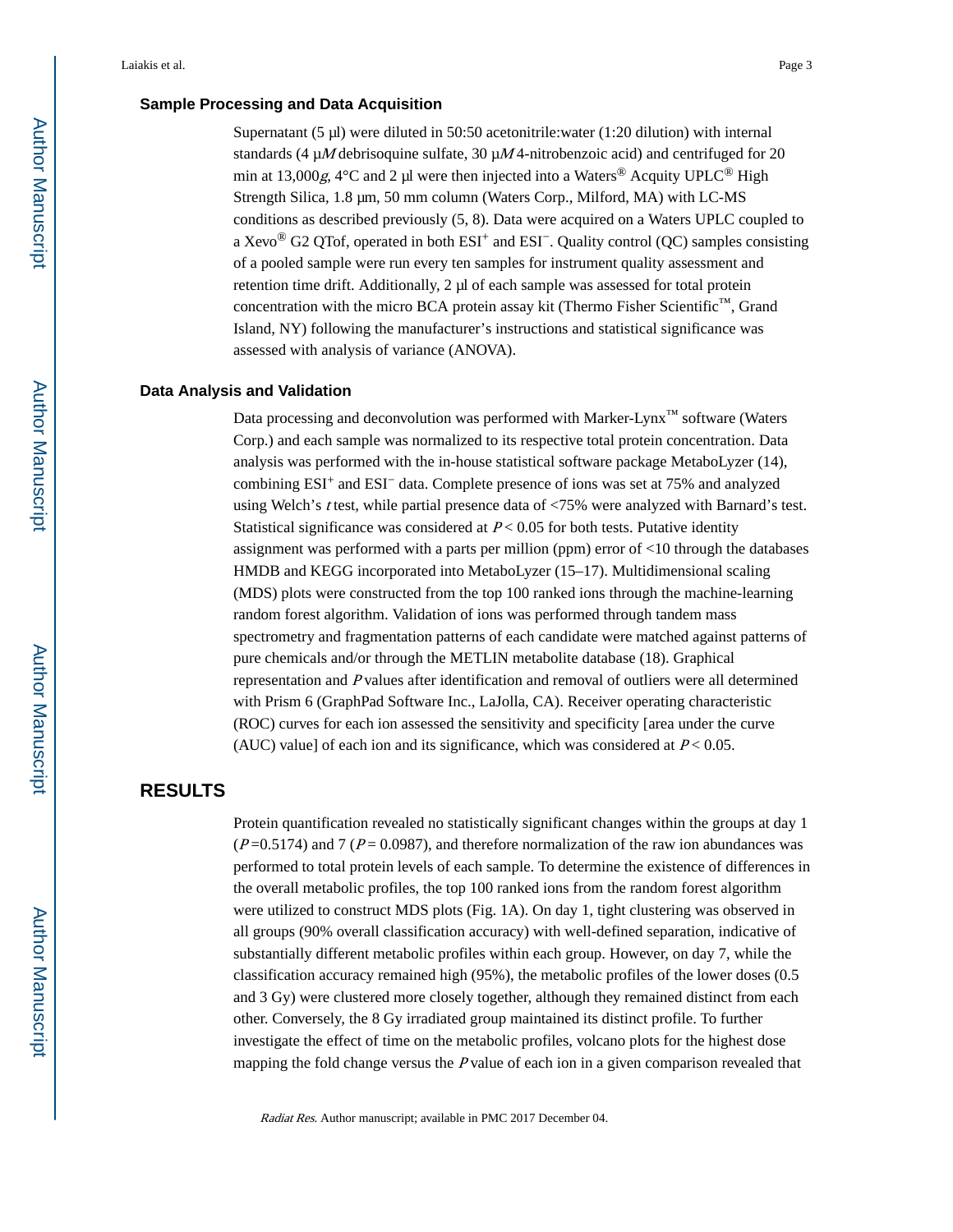while a number of ions were perturbed on day 1, the visible and significant differences were far more evident on day 7.

Fragments of ions in QC samples through MS/MS were compared to fragmentation patterns of pure chemicals. In all, 3-oxo-octadecanoic acid, dAMP, L-histidine, L-phenylalanine, Lproline, nicotinamide and nicotinic acid were positively identified as the metabolites in saliva samples. The fragments of the parent ion with  $[M - H]^- = 228.1603$  with retention time of 6.3 min were matched to the fragmentation profile of dodecanedioic acid through the METLIN MS/MS database. On the other hand, the ion [M + Cl]− 204.9896\_6.38min was not positively validated, as it did not match against D-glyceraldehyde-3-phosphate. [M-H]− 229.0112\_0.27min was tested against D-ribulose-5-phosphate, ribose-1-phosphate and ribose-5-phosphate and although the daughter ion matching to the phosphate group was present (m/z 96.9699), its identity could not be verified with certainty. The normalized abundance levels for each of these metabolites/ions were further graphed to depict the intragroup variation (error bars represent standard error of the mean). The results for day 1 are shown in Fig. 2 and for day 7 in Fig. 3. As expected, the most prominent responses are observed in the 8 Gy irradiated group, compared to the sham-irradiated group.

Finally, the sensitivity and specificity of each of the metabolites and ions were assessed through construction of ROC curves and calculation of the AUC and P values associated with each one. An AUC value of 0.9 signifies an excellent marker, while the accuracy decreases with decreasing AUC values. The results are shown in Table 1. Boldface values with superscript a represent good or excellent markers that are also statistically significant. These markers can easily distinguish the higher dose from the rest in both day 1 and 7. However, while the lower doses do have significant markers associated with them, the responses are not as prevalent as in the 8 Gy irradiated group.

#### **DISCUSSION**

Efforts to utilize metabolomics for rapid biodosimetry of external exposure in easily accessible biofluids have been concentrated primarily in urine and blood. Here, we investigated saliva as a potential candidate and identified a number of metabolites and ions that can be used in the development of a biodosimetric radiation signature. To date, urinary and blood metabolomic studies have been limited in their ability to discern tissue-specific biomarkers. On the other hand, saliva metabolomics may be a better representative due to locally affected tissues (12, 13). To the best of our knowledge, this is the first study to investigate salivary radiation metabolomics, although different salivary parameters, such as electrolytes and amylase, have been investigated by others (13, 19). Salivary biomarkers have successfully discriminated patients with oral cancer, periodontal disease, breast cancer and pancreatic cancer from healthy controls (20). Other studies have been focused on saliva for autoimmune diseases and even dementia (21, 22). It is clear that this biofluid is an attractive candidate for use in screening and diagnostic purposes.

The overall metabolic differences between the irradiated and sham-irradiated groups in our study were very striking at day 1 postirradiation (see Fig. 1A). However, as expected only the higher dose, 8 Gy irradiated group maintained a consistently different metabolic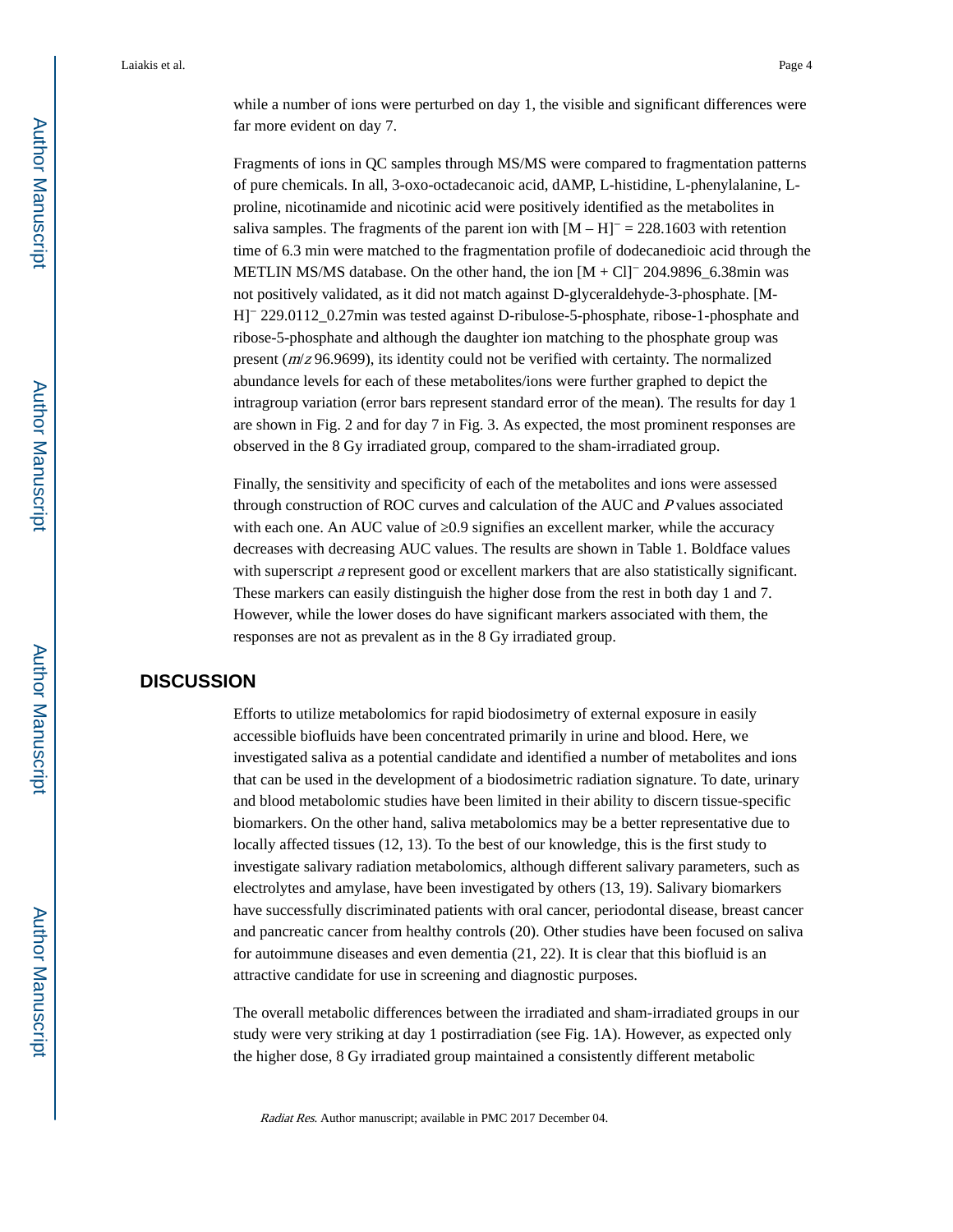fingerprint at day 7. As 8 Gy is considered a semi-lethal dose for male C57BL/6 mice (the  $LD_{50/30}$  dose in our studies) and an equivalent dose in humans can lead to acute radiation syndrome, it is of importance to investigate these effects at this dose in further detail. In a real-life scenario, a dose of >2 Gy to humans is currently considered the planned threshold for administration of cytokine therapy (3, 23). As our results demonstrated, a considerable number of metabolites show sensitivity and specificity that can distinguish individuals requiring immediate medical intervention.

Metabolites that were identified in this study belong primarily to nicotinate and nicotinamide metabolism, are amino acids and fatty acids, and also include one deoxyribonucleotide. Although products of direct DNA damage were not the predominant biomarkers, the inclusion of products associated with nicotinamide adenine dinucleotide (NAD) formation and general amino acid inclusion are suggestive of increased cell death, which is a characteristic after irradiation of the oral cavity (12). While it could be argued that the presence of these biomarkers can be attributed to diet, the results demonstrate a link with radiation exposure. A number of markers, such as dAMP, nicotinamide and 3-oxodecanoic acid are not present in the formulation of the chow, while others constitute a very low percentage of the ingredients. In addition, the intragroup variability is relatively low for the majority of the biomarkers, which is further minimized at day 7, making it unlikely that the levels are correlating with food intake. Future studies should consider the withholding of chow for 24 h postirradiation, although the effect of starvation in itself could further complicate metabolic processes. Regardless, this is a possibility in a real-life scenario and it should be investigated in further detail. Finally, it remains to be determined what the contribution of the oral microbiome is towards the radiation signature. Although some biomarkers could be mammalian specific, others may be more closely related to bacteria.

As we have demonstrated for the first time that saliva can be used for biomarker determination associated with external radiation exposure, we plan to expand its utility in assessing not only a larger radiation dose range, but also differences in radiation quality. Finally, while this proof-of-concept study in mice did provide valuable information on the utility of saliva as a biofluid for biodosimetry, the radiation signature should be further assessed in nonhuman primates and the human population, as has been done previously with urine (5, 8, 24).

#### **Acknowledgments**

This work was funded by the National Institutes of Health/National Institute of Allergy and Infectious Diseases, grant nos. U19AI067773 (DJB) and 1R01AI101798 (AJF), and the NIH/NCI grant no. P30 CA051008 (Louis Weiner). The content of the article is solely the responsibility of the authors and does not necessarily represent the official views of the NCI and NIH.

#### **References**

- 1. Coy SL, Cheema AK, Tyburski JB, Laiakis EC, Collins SP, Fornace A. Radiation metabolomics and its potential in biodosimetry. Int J Radiat Biol. 2011; 87:802–23. [PubMed: 21692691]
- 2. Rios CI, Cassatt DR, Dicarlo AL, Macchiarini F, Ramakrishnan N, Norman MK, et al. Building the strategic national stockpile through the NIAID Radiation Nuclear Countermeasures Program. Drug Dev Res. 2014; 75:23–8. [PubMed: 24648046]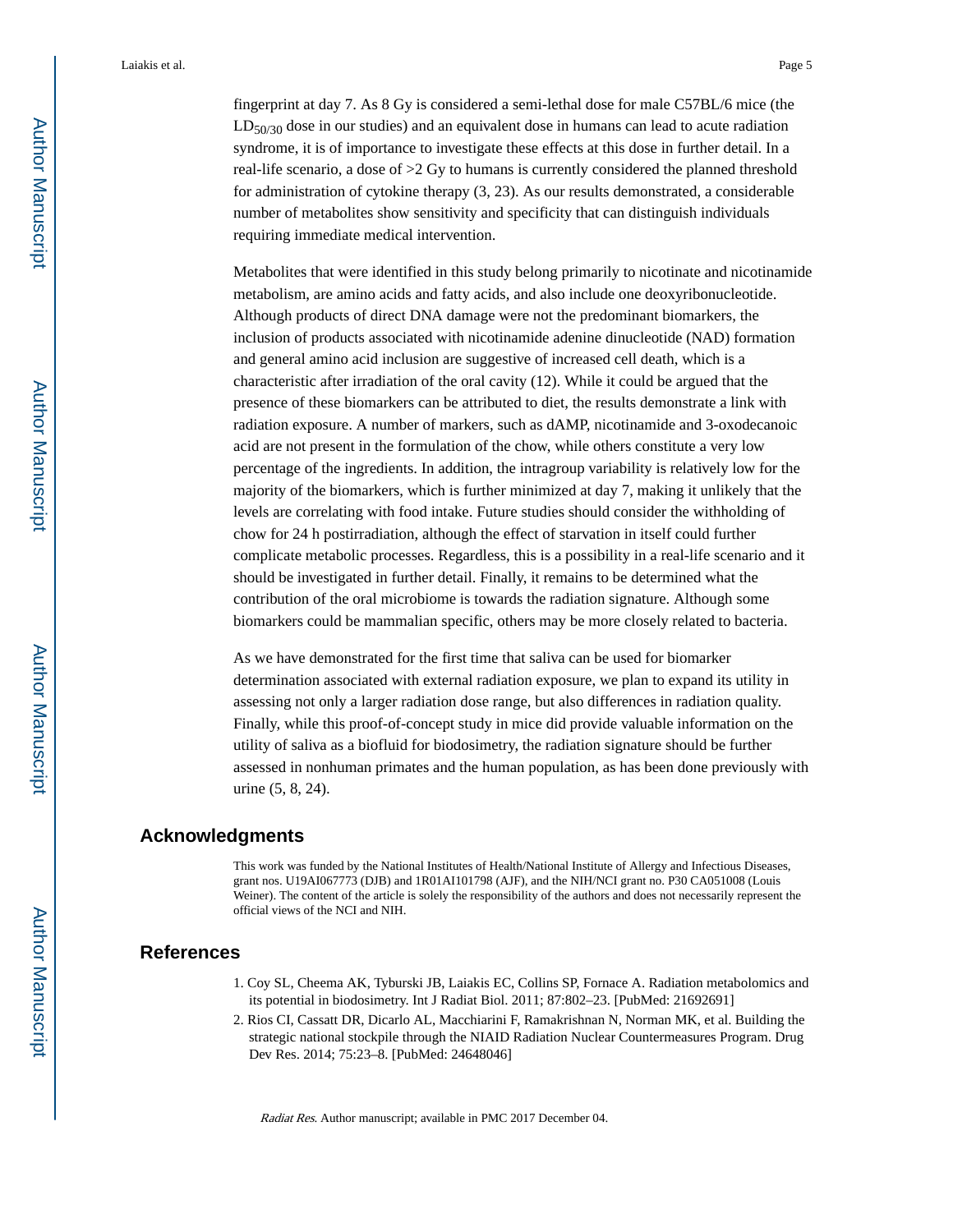- 3. Sullivan JM, Prasanna PG, Grace MB, Wathen LK, Wallace RL, Koerner JF, et al. Assessment of biodosimetry methods for a mass-casualty radiological incident: medical response and management considerations. Health Phys. 2013; 105:540–54. [PubMed: 24162058]
- 4. Goudarzi M, Mak TD, Chen C, Smilenov LB, Brenner DJ, Fornace AJ. The effect of low dose rate on metabolomic response to radiation in mice. Radiat Environ Biophys. 2014; 53:645–57. [PubMed: 25047638]
- 5. Laiakis EC, Mak TD, Anizan S, Amundson SA, Barker CA, Wolden SL, et al. Development of a metabolomic radiation signature in urine from patients undergoing total body irradiation. Radiat Res. 2014; 181:350–61. [PubMed: 24673254]
- 6. Laiakis EC, Strassburg K, Bogumil R, Lai S, Vreeken RJ, Hankemeier T, et al. Metabolic phenotyping reveals a lipid mediator response to ionizing radiation. J Proteome Res. 2014; 13:4143–54. [PubMed: 25126707]
- 7. Laiakis EC, Pannkuk EL, Diaz-Rubio ME, Wang YW, Mak TD, Simbulan-Rosenthal CM, et al. Implications of genotypic differences in the generation of a urinary metabolomics radiation signature. Mutat Res. 2016 (Epub ahead of print.).
- 8. Pannkuk EL, Laiakis EC, Authier S, Wong K, Fornace AJ. Global metabolomic identification of long-term dose-dependent urinary biomarkers in nonhuman primates exposed to ionizing radiation. Radiat Res. 2015; 184:121–33. [PubMed: 26230079]
- 9. Jones JW, Tudor G, Li F, Tong Y, Katz B, Farese AM, et al. Citrulline as a biomarker in the murine total-body irradiation model: correlation of circulating and tissue citrulline to small intestine epithelial histopathology. Health Phys. 2015; 109:452–65. [PubMed: 26425905]
- 10. Mak TD, Tyburski JB, Krausz KW, Kalinich JF, Gonzalez FJ, Fornace AJ. Exposure to ionizing radiation reveals global dose-and time-dependent changes in the urinary metabolome of rat. Metabolomics. 2015; 11:1082–94. [PubMed: 26557048]
- 11. Menon SS, Uppal M, Randhawa S, Cheema MS, Aghdam N, Usala RL, et al. Radiation metabolomics: current status and future directions. Front Oncol. 2016; 6:20. [PubMed: 26870697]
- 12. Grundmann O, Mitchell GC, Limesand KH. Sensitivity of salivary glands to radiation: from animal models to therapies. J Dent Res. 2009; 88:894–903. [PubMed: 19783796]
- 13. Pernot E, Cardis E, Badie C. Usefulness of saliva samples for biomarker studies in radiation research. Cancer Epidemiol Biomarkers Prev. 2014; 23:2673–80. [PubMed: 25472676]
- 14. Mak TD, Laiakis EC, Goudarzi M, Fornace AJ. MetaboLyzer: a novel statistical workflow for analyzing postprocessed LC-MS metabolomics data. Anal Chem. 2014; 86:506–13. [PubMed: 24266674]
- 15. Kanehisa M, Goto S. KEGG: Kyoto Encyclopedia of Genes and Genomes. Nucleic Acids Res. 2000; 28:27–30. [PubMed: 10592173]
- 16. Kanehisa M, Goto S, Sato Y, Kawashima M, Furumichi M, Tanabe M. Data, information, knowledge and principle: back to metabolism in KEGG. Nucleic Acids Res. 2014; 42:D199–205. [PubMed: 24214961]
- 17. Wishart DS, Jewison T, Guo AC, Wilson M, Knox C, Liu Y, et al. HMDB 3. 0–The Human Metabolome Database in 2013. Nucleic Acids Res. 2013; 41:D801–7. [PubMed: 23161693]
- 18. Smith CA, O'Maille G, Want EJ, Qin C, Trauger SA, Brandon TR, et al. METLIN: a metabolite mass spectral database. Ther Drug Monit. 2005; 27:747–51. [PubMed: 16404815]
- 19. Soni S, Agrawal P, Kumar N, Mittal G, Nishad DK, Chaudhury NK, et al. Salivary biochemical markers as potential acute toxicity parameters for acute radiation injury: a study on small experimental animals. Hum Exp Toxicol. 2016; 35:221–8. [PubMed: 25813962]
- 20. Zhang Y, Sun J, Lin C-C, Abemayor E, Wang MB, Wong DT. The emerging landscape of salivary diagnostics. Oral Health Dent Manag. 2014; 13:200–10. [PubMed: 24984623]
- 21. Mikkonen JJW, Herrala M, Soininen P, Lappalainen R, Tjäderhane L, Seitsalo H, et al. Metabolic profiling of saliva in patients with primary Sjogren's syndrome. Metabolomics: Open Access. 2013; 3:128. (<http://bit.ly/1qJiTZ5>).
- 22. Tsuruoka M, Hara J, Hirayama A, Sugimoto M, Soga T, Shankle WR, et al. Capillary electrophoresis mass spectrometry based metabolome analysis of serum and saliva from neurodegenerative dementia patients. Electrophoresis. 2013; 34:2865–72. [PubMed: 23857558]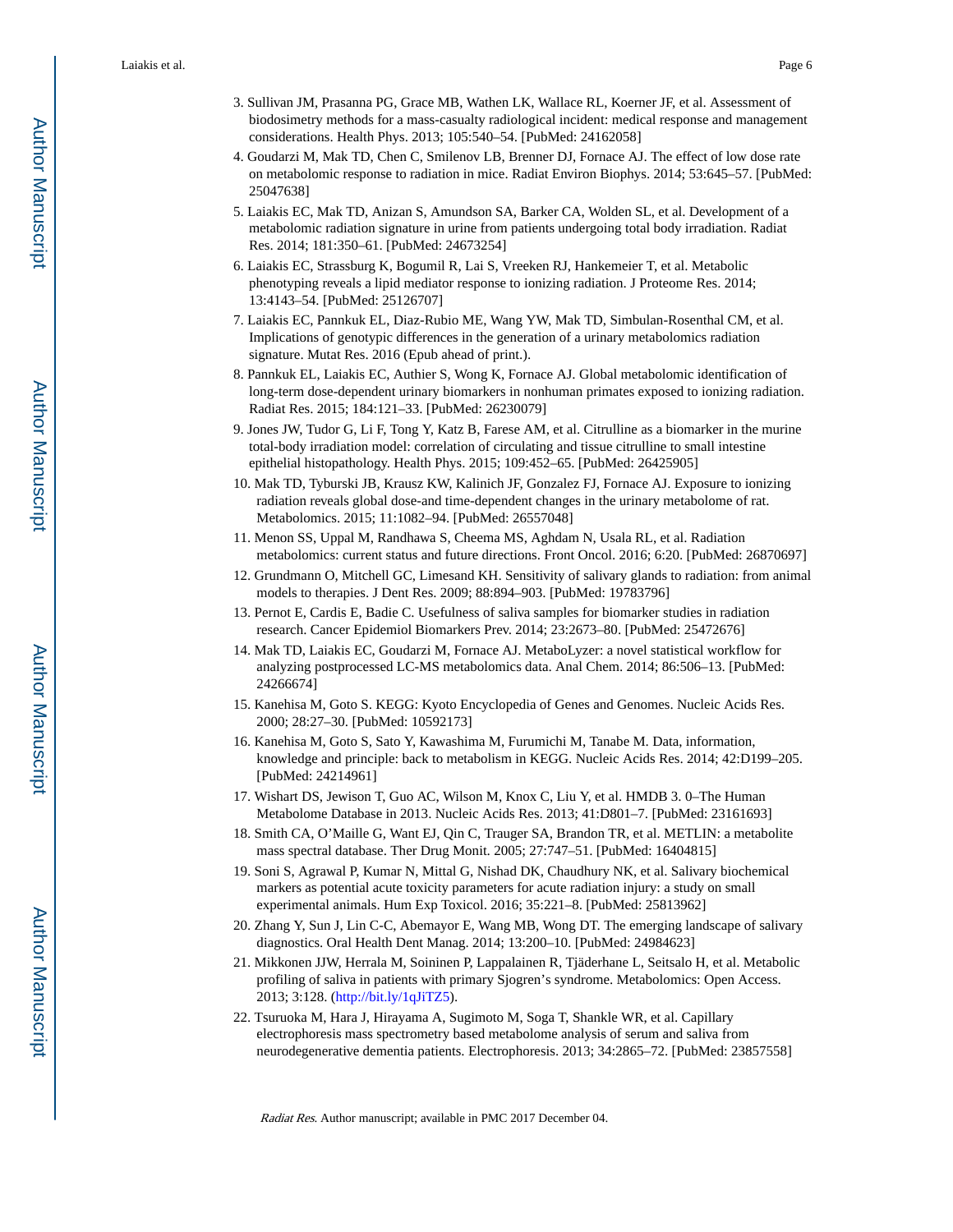- 23. Dicarlo AL, Maher C, Hick JL, Hanfling D, Dainiak N, Chao N, et al. Radiation injury after a nuclear detonation: medical consequences and the need for scarce resources allocation. Disaster Med Public Health Prep. 2011; 5:S32–44. [PubMed: 21402810]
- 24. Johnson CH, Patterson AD, Krausz KW, Kalinich JF, Tyburski JB, Kang DW, et al. Radiation metabolomics. 5. Identification of urinary biomarkers of ionizing radiation exposure in nonhuman primates by mass spectrometry-based metabolomics. Radiat Res. 2012; 178:328–40. [PubMed: 22954391]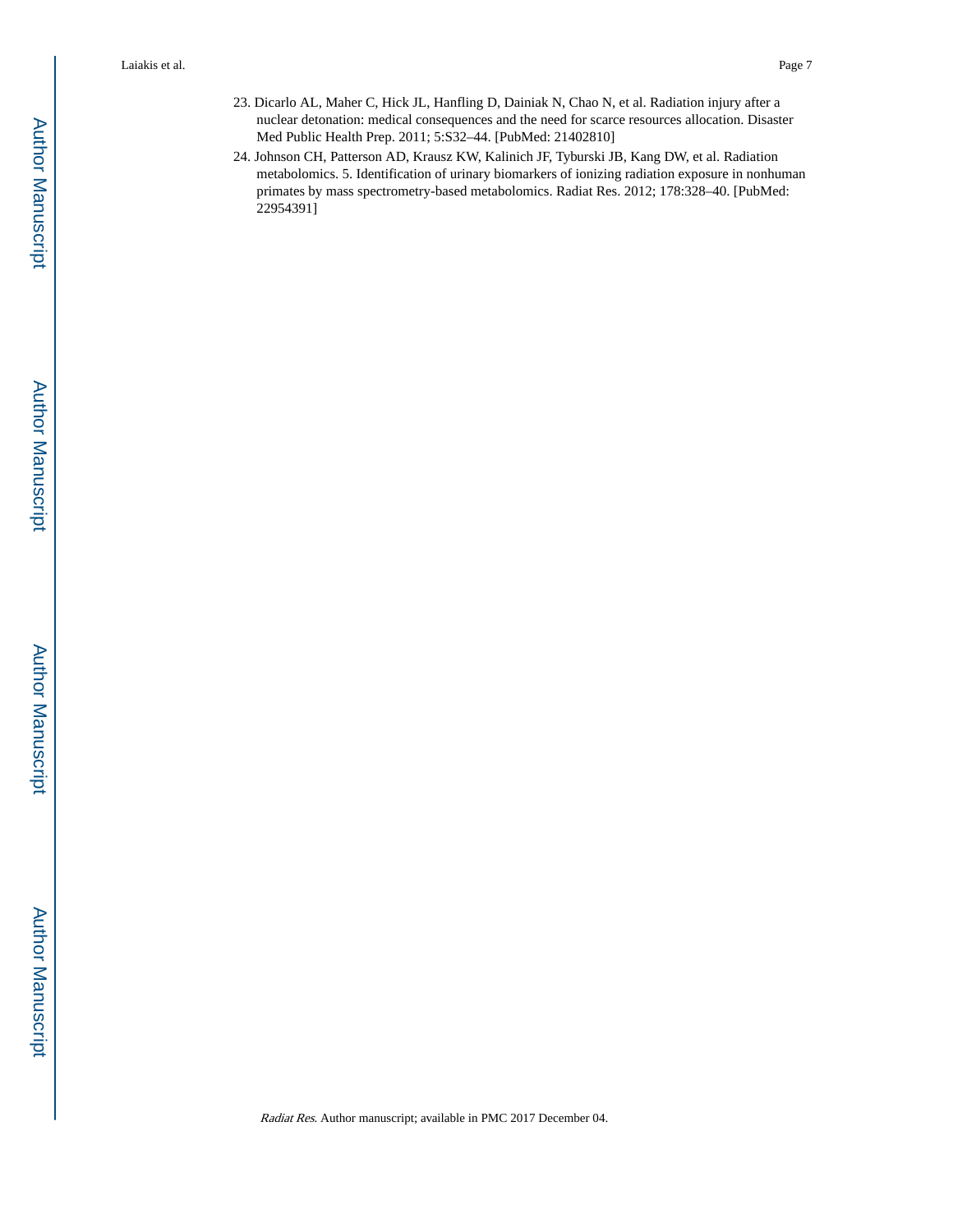

#### **FIG. 1.**

Global metabolic profiling of saliva samples. Panel A: Construction of MDS plots using the random forest (RF) algorithm shows distinct clustering of each group on day 1 postirradiation. However, the profiles show a significant shift on day 7, with the lower doses clustering together while the higher dose of 8 Gy retains a distinct metabolic profile. Panel B: Volcano plots between sham-irradiated and 8 Gy irradiated groups depict the significant metabolic perturbations with increased fold changes and significant P values with significant increased levels of ions at one week postirradiation.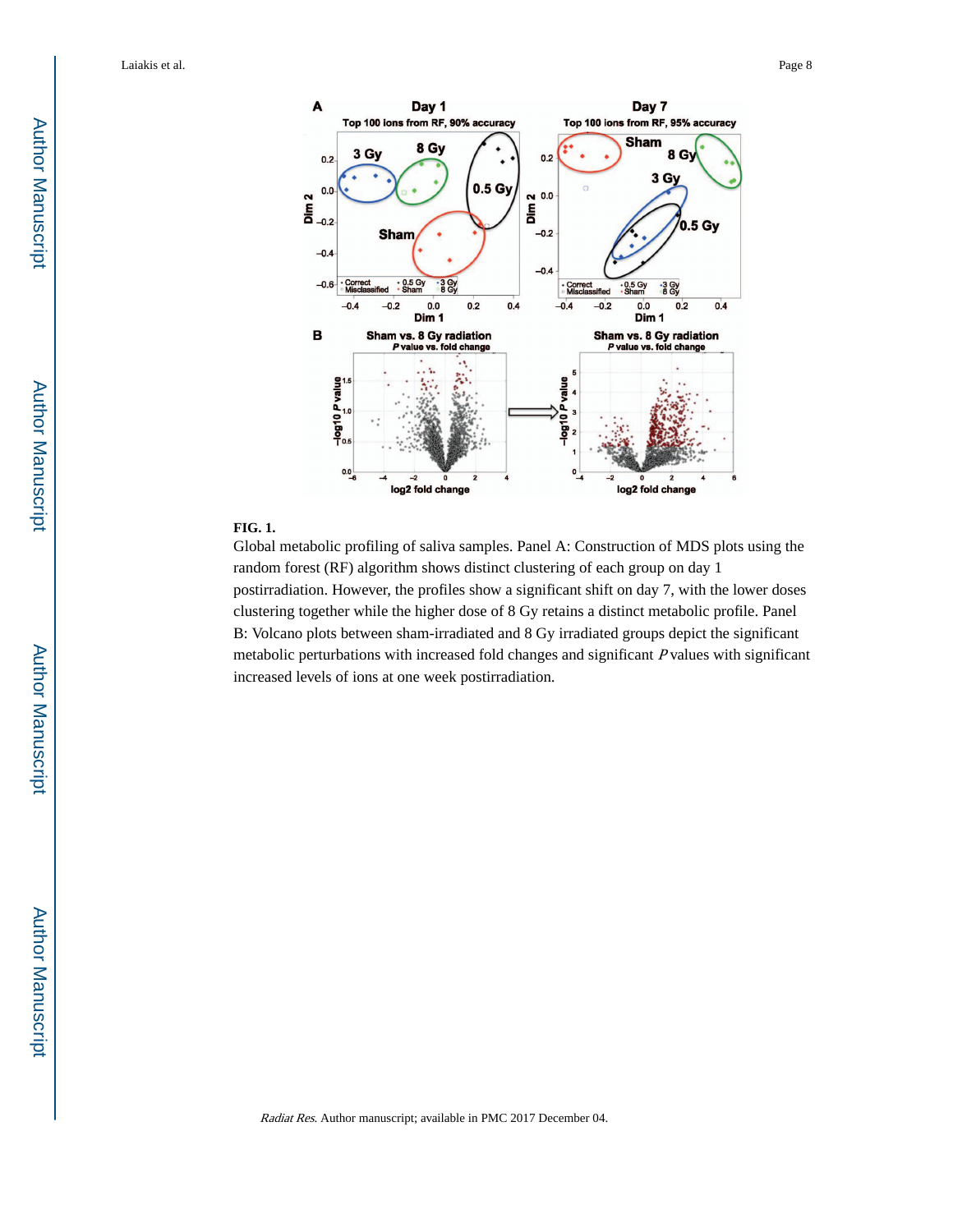

#### **FIG. 2.**

Levels of ten ions, some validated through MS/MS, at day 1 postirradiation. Multiple ions are affected, some exhibiting a biodosimetric response. The more pronounced effects are evident in the highest dose group.  $*P < 0.05$ .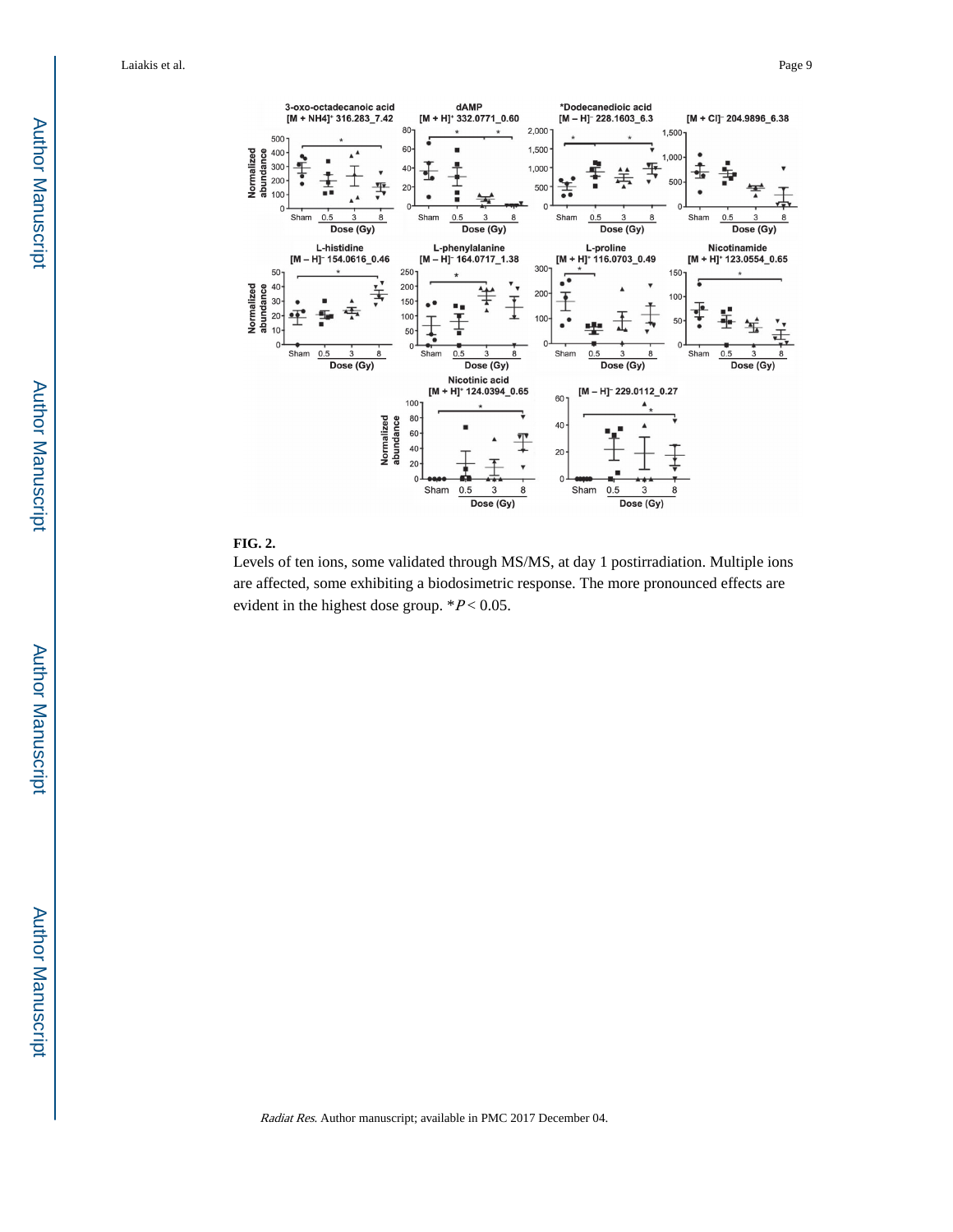

#### **FIG. 3.**

Levels of the same ten ions at day 7 postirradiation. A few ions exhibit the phenotypic dose response even at the later time point. The higher dose group shows the most significant differences, as was evident through the MDS plots as well.  $*P < 0.05$ ;  $*P < 0.005$ .